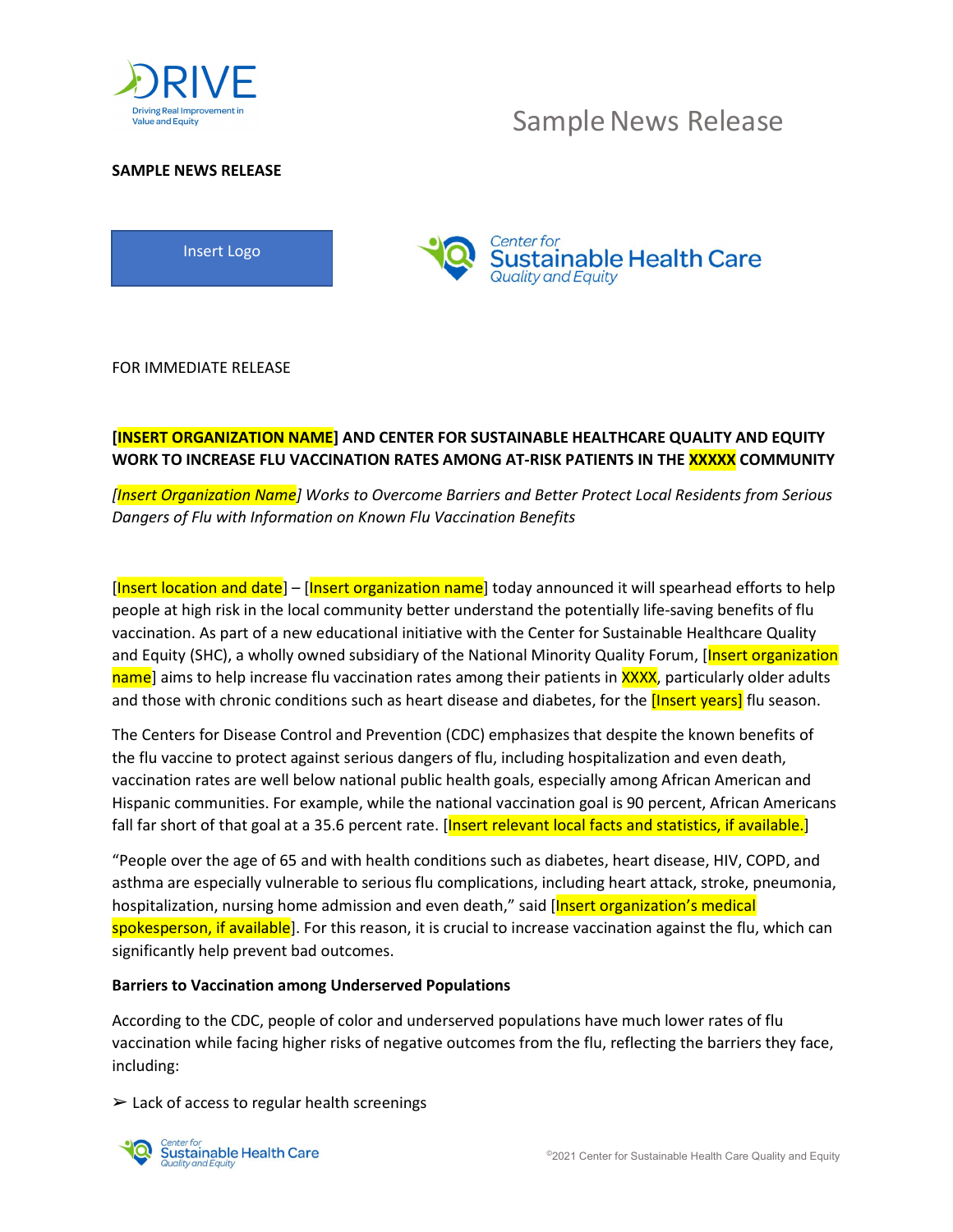

# Sample News Release

- $\triangleright$  Delayed treatment of serious chronic conditions (e.g., heart disease, diabetes)
- $\geq$  Lack of trust in health care messages from government and other institutions
- $\triangleright$  Misperceptions about the flu vaccine

 $\triangleright$  Health care providers not engaging patients in conversations about getting vaccinated or recommending protection against flu

"Flu vaccination is one of the most important tools that we have in closing the gap in health disparities in our community," said [Insert organization leadership spokesperson]. "Yet, we know firsthand that many members of our community lack awareness about how serious the flu can be for them, and what forms of protection, including vaccination, are available to best protect their health. We're working to engage all members of our communities to promote trust and health care access, including flu vaccination."

### **OR**

"Flu vaccination is one of the most important tools that we have for protecting the health of the most vulnerable members of our community," said *[Insert organization leadership spokesperson]*. "Yet, we know firsthand there is a lack of awareness among these community members about how serious the flu can be for them, and what forms of protection, including vaccination, are available to best protect their health. We're working to build trust to overcome the concerns that have stopped people of color from getting their flu vaccination in the past. It's vital to engage the community more."

In partnership with SHC, *[Insert organization]* is teaming up with community leaders and trusted providers to better educate the community about the importance of annual flu vaccination and regular health screenings to help eliminate vaccination barriers among the underserved. By increasing flu vaccination rates in the local community, *[Insert organization]* aims to improve population health outcomes and overall wellness across the board.

### About Vaccine Preventable Diseases

In the last century, the availability and use of vaccines has dramatically improved the health and wellbeing of adults and children by protecting against infectious diseases that once commonly caused illnesses, some of which were fatal or severely debilitating. Adult vaccines, including flu immunization are known to prevent illness, decrease morbidity and mortality, and lower costs of care. And yet, flu immunization rates lag well below public health goals among the most vulnerable populations, including older adults, with growing racial and ethnic disparities.

## About the Center for Sustainable Healthcare Quality and Equity (SHC)

The Center for Sustainable Healthcare Quality and Equity (SHC) is a wholly owned subsidiary of the National Minority Quality Forum (NMQF) and is a pioneering health care information company that measures population health, provides actionable analysis to clinicians, health care systems, researchers, corporations and policy makers.